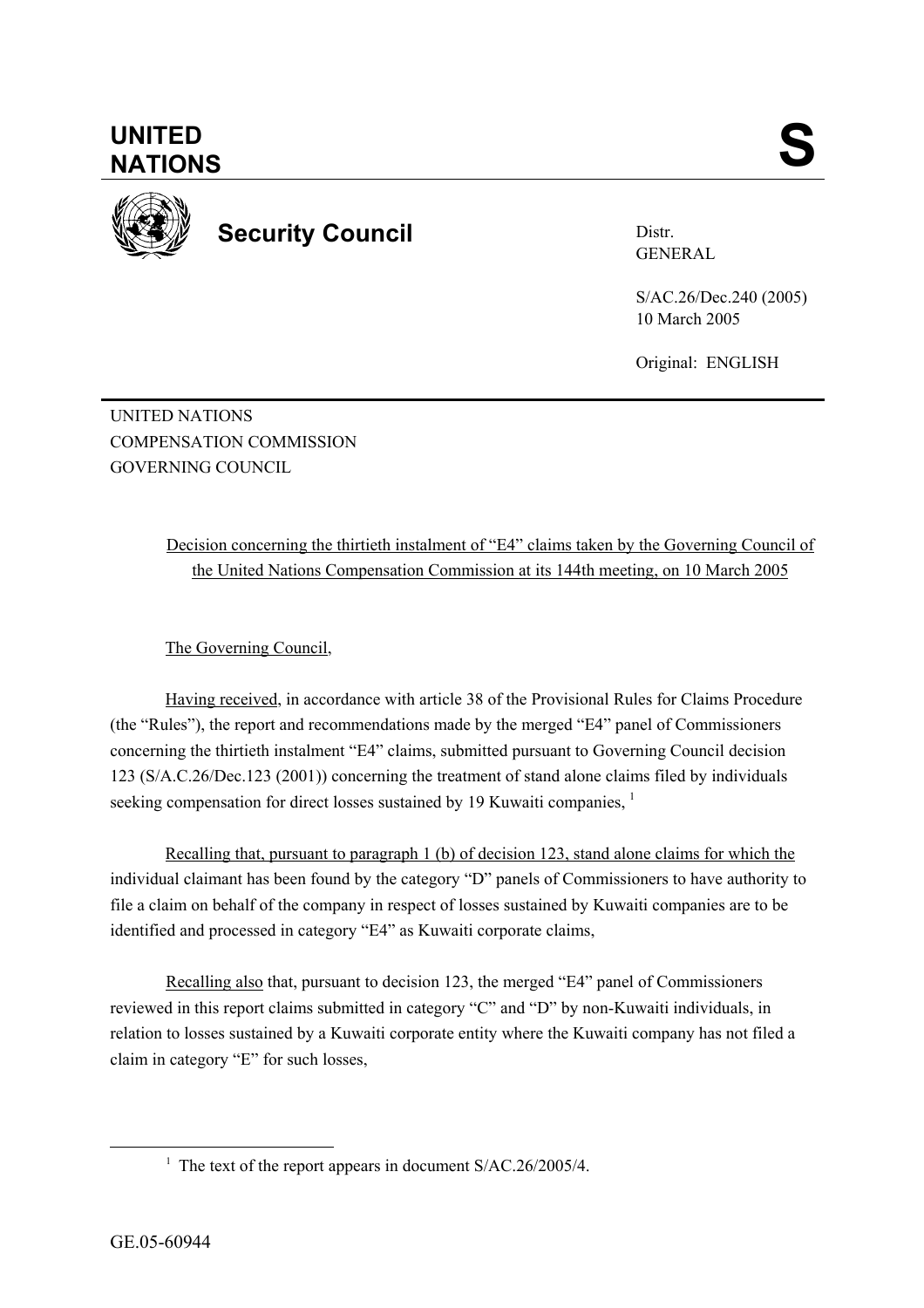Noting that, where more than one category "C" or category "D" claim was submitted for the losses of the same Kuwaiti company, the merged "E4" panel of Commissioners has considered the claims together in order to review the consolidated losses of the company,

 Noting also that the category "D" panels of Commissioners found that all of the individual claimants who have filed category "C" or "D" claims included in this instalment have shown authority to file the claim on behalf of the Kuwaiti company,

1. Approves the recommendations made by the panel of Commissioners, and, accordingly,

2. Decides, pursuant to decision 123 and article 40 of the Rules, to approve the amounts of the recommended awards concerning the Kuwaiti stand alone corporate claims covered in the report. The aggregate amount awarded, based on the recommendations contained in annex I of the report, is as follows:

| Number of Kuwaiti<br>corporate claims<br>recommended for<br>payment | Number of Kuwaiti<br>corporate claims not<br>recommended for<br>payment | Amount of<br>compensation claimed<br>(USD) | Amount of<br>compensation<br>recommended (USD) |
|---------------------------------------------------------------------|-------------------------------------------------------------------------|--------------------------------------------|------------------------------------------------|
|                                                                     |                                                                         | 24,278,539                                 | 3,688,055                                      |

Table 1. Recommended awards for stand alone claims

3. Recalls that, in addition to implementing the awards set out in paragraph 2 above, pursuant to paragraph 1 (e) of decision 123, the Executive Secretary will, within the limits of duly registered claims, carry into effect the decisions of the bilateral committees constituted pursuant to the guidelines annexed to decision 123 when payment is made,

4. Recalls also that paragraph 1 (g) of decision 123 directs the Executive Secretary to make payments on behalf of the Government of the State of Kuwait, pursuant to the irrevocable delegation of authority annexed to decision 123, to the Governments and other submitting entities of the portions of awards of compensation to which category "C" and/or "D" claimants are entitled, as determined by the bilateral committees under the guidelines, as follows  $2$ .

 $\overline{a}$ <sup>2</sup> In conformity with the provisions of article 40, paragraph 5 of the Rules, information concerning the identities of individual claimants and the amount to be paid to each individual claimant will not be made public, but will be provided to the Palestinian Authority separately.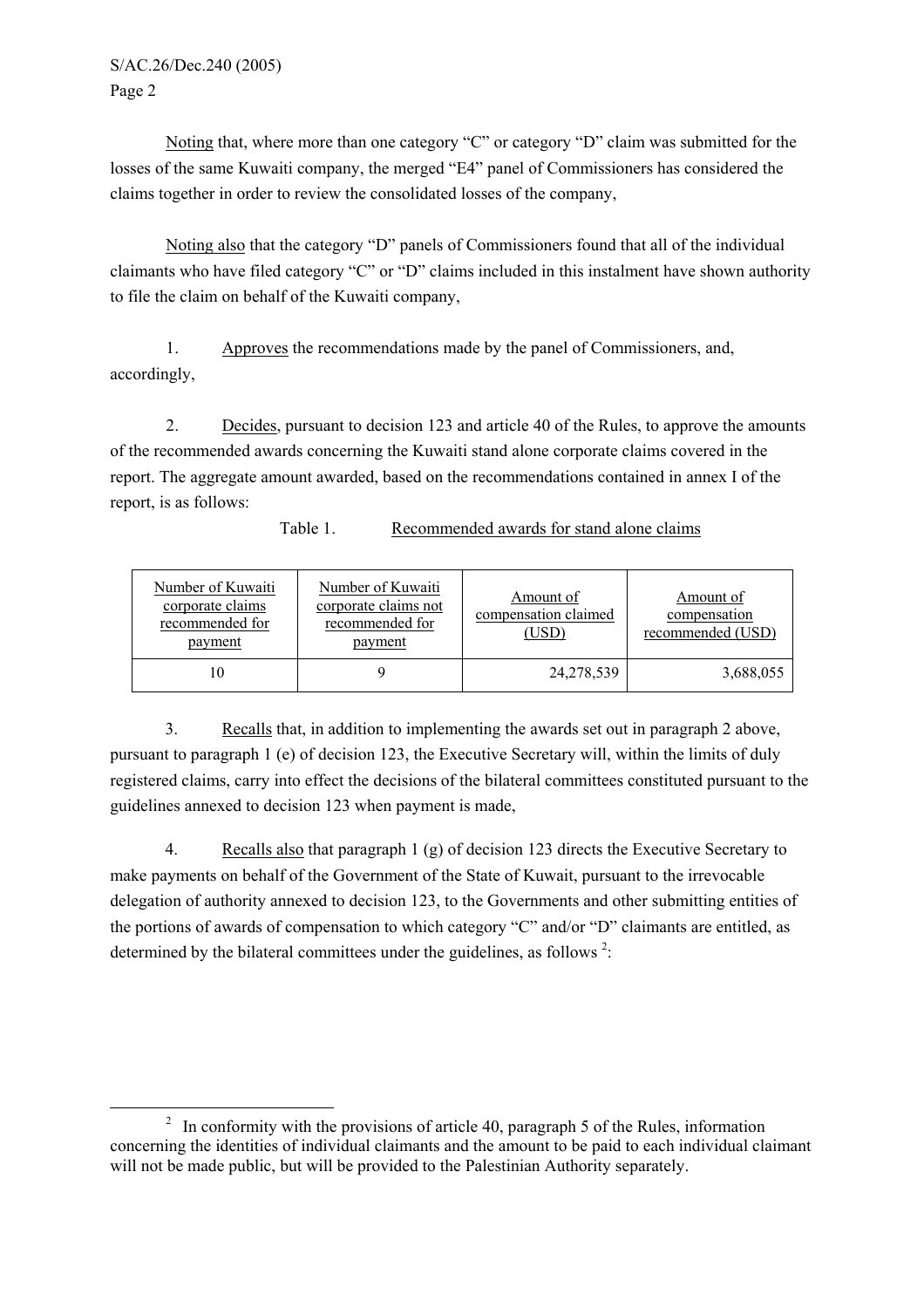S/AC.26/Dec.240 (2005) Page 3

## Table 2. Distribution of awards to individual claimants applying bilateral committee determinations made pursuant to article 2 of the guidelines annexed to decision 123 to recommended awards in the thirtieth instalment report

| Submitting entity | Number of individual<br>claims | Amount claimed for<br>corporate losses in<br>individual claims (USD) | Amount of compensation<br>(USD) |  |
|-------------------|--------------------------------|----------------------------------------------------------------------|---------------------------------|--|
| Palestine         | 20                             | 24, 278, 539                                                         | 3,500,210                       |  |

5. Notes that, pursuant to the determinations of the bilateral committees as to the entitlement of individual claimants to the losses of Kuwaiti companies, the amounts of compensation recommended by the Panel to be paid to two individual claimants (claim numbers: 1854452 and 3013963) have been reduced by a total amount of USD 121,271,

 6. Notes also that the amounts of compensation to be paid to one individual claimant (claim number: 3013917), for the losses reviewed by the panel of Commissioners in the report, has been reduced by a total amount of USD 66,574 to take into account compensation that the individual claimant has already received in category "C",

7. Approves also the recommendations by the panel of Commissioners, with respect to two stand alone claims for losses sustained by Kuwaiti companies for which compensation was recommended in the report and recommendations concerning the twenty-ninth instalment of "E4" claims (S/AC.26/2003/14) and approved in decision 193 (S/AC.26/Dec.193 (2003)), which were reexamined by the panel of Commissioners in order to take into account related claims filed by individuals asserting losses in respect of the same Kuwaiti companies, as referred to in paragraph 43 of the report and recommendations, and accordingly,

8. Decides, pursuant to decision 123, to approve the revised recommended awards concerning the two claims included in the report. The aggregate revised amounts awarded, based on the recommendations contained in annexes IV and V to the report, are as follows:

| Number of claims with<br>Country<br>revised awards |  | Previous total award<br>USD <sup>®</sup> | Revised total award<br>USD |  |
|----------------------------------------------------|--|------------------------------------------|----------------------------|--|
| Kuwait                                             |  | 5,945                                    | 30,903                     |  |

Table 3. Twenty-ninth instalment "E4" claims revisions

9. Decides further that the revised total awards per instalment, based on the recommendations contained in annexes IV and V of the report and recommendations, are as follows: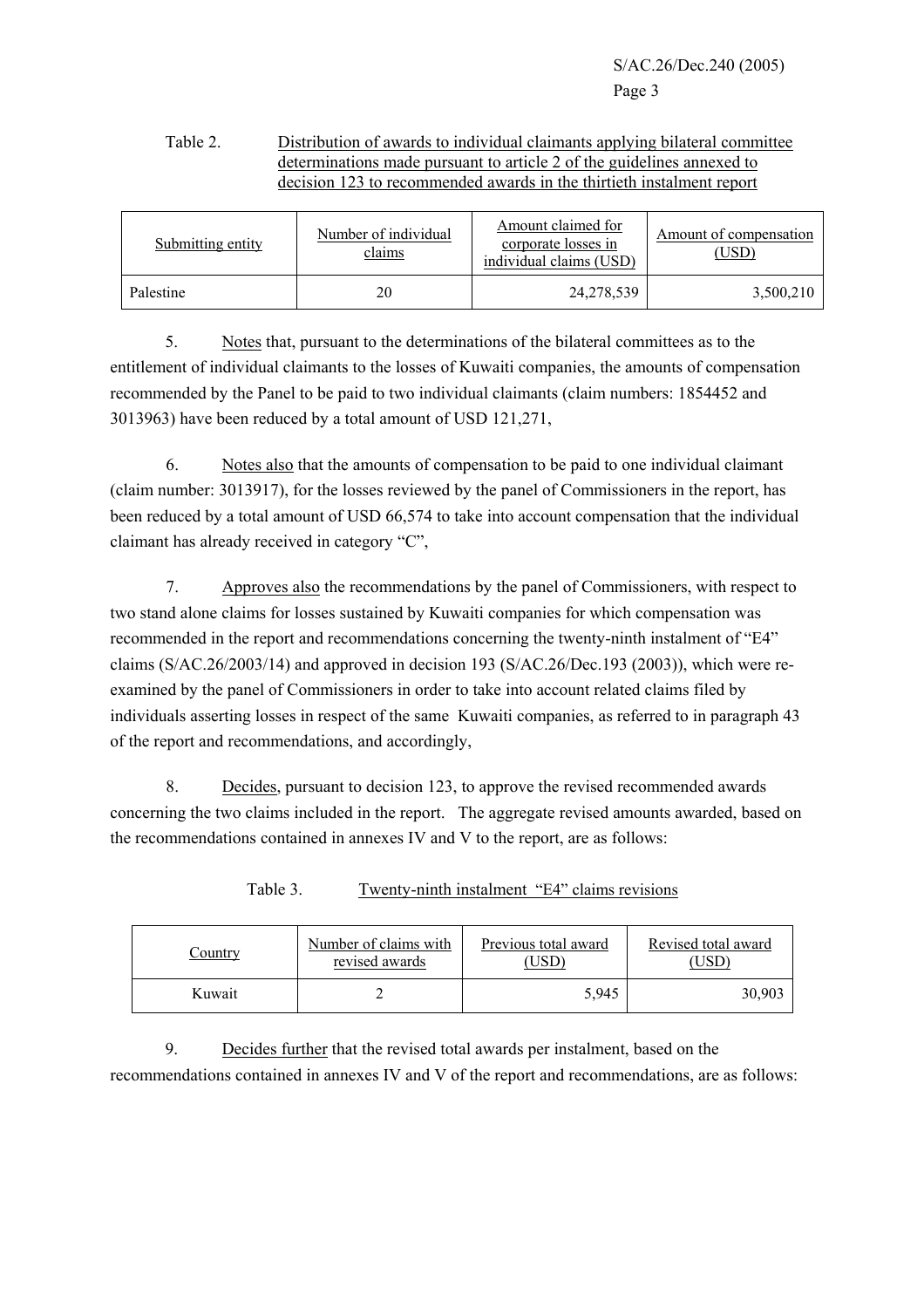| Instalment  | Previous total award | Revised total award | Amount of net effect |
|-------------|----------------------|---------------------|----------------------|
|             | USD <sup>)</sup>     | 'USD                | USD`                 |
| Twenty-nine | 58,703,291           | 58,728,249          | 24,958               |

Table 4. Revised awards for category "E4" claims

10. Recalls that, in addition to implementing the revised awards set out in paragraph 7 above, pursuant to paragraph 1 (e) of decision 123, the Executive Secretary will, within the limits of duly registered claims, carry into effect the decisions of the bilateral committees constituted pursuant to the guidelines annexed to decision 123 when payment is made,

11. Recalls also that paragraph 1 (g) of decision 123 directs the Executive Secretary to make payments on behalf of the Government of the State of Kuwait, pursuant to the irrevocable delegation of authority annexed to decision 123, to the Governments and other submitting entities of the portions of awards of compensation to which category "C" and/or "D" claimants are entitled, as determined by the bilateral committees under the guidelines, as follows  $3$ .

| Table 5. | Distribution of awards to individual claimants applying bilateral committee |
|----------|-----------------------------------------------------------------------------|
|          | determinations made pursuant to article 2 of the guidelines annexed to      |
|          | decision 123 to recommended revisions to awards                             |

| Country or<br>other<br>submitting<br>entity | Number of<br>individual<br>claims | Amount<br>claimed for<br>corporate losses<br>in individual<br>claims (USD) | Previous total<br>award (USD) | Revised total of<br>amount of<br>compensation<br>(USD) | Amount of<br>additional<br>compensation/<br>amount of<br>overpayment<br>(USD) |
|---------------------------------------------|-----------------------------------|----------------------------------------------------------------------------|-------------------------------|--------------------------------------------------------|-------------------------------------------------------------------------------|
| Jordan                                      | 2                                 | 145,993                                                                    | 5,945                         | 15,452                                                 | 9,507                                                                         |
| Palestine                                   | 2                                 | 608,726                                                                    |                               | 15,452                                                 | 15,452                                                                        |

12. Notes that the panel of Commissioners made no recommendations with respect to four "E4" claims, as discussed in paragraphs 32 to 34 of the report,

13. Approves also the recommendations made by the panel of Commissioners, with respect to one non-Kuwaiti "E2" corporate claim covered by the report and, accordingly,

 $\mathcal{L}_\text{max}$ 

<sup>&</sup>lt;sup>3</sup> In conformity with the provisions of article 40, paragraph 5 of the Rules, information concerning the identities of individual claimants and the amount to be paid to each individual claimant will not be made public, but will be provided to each submitting entity separately.